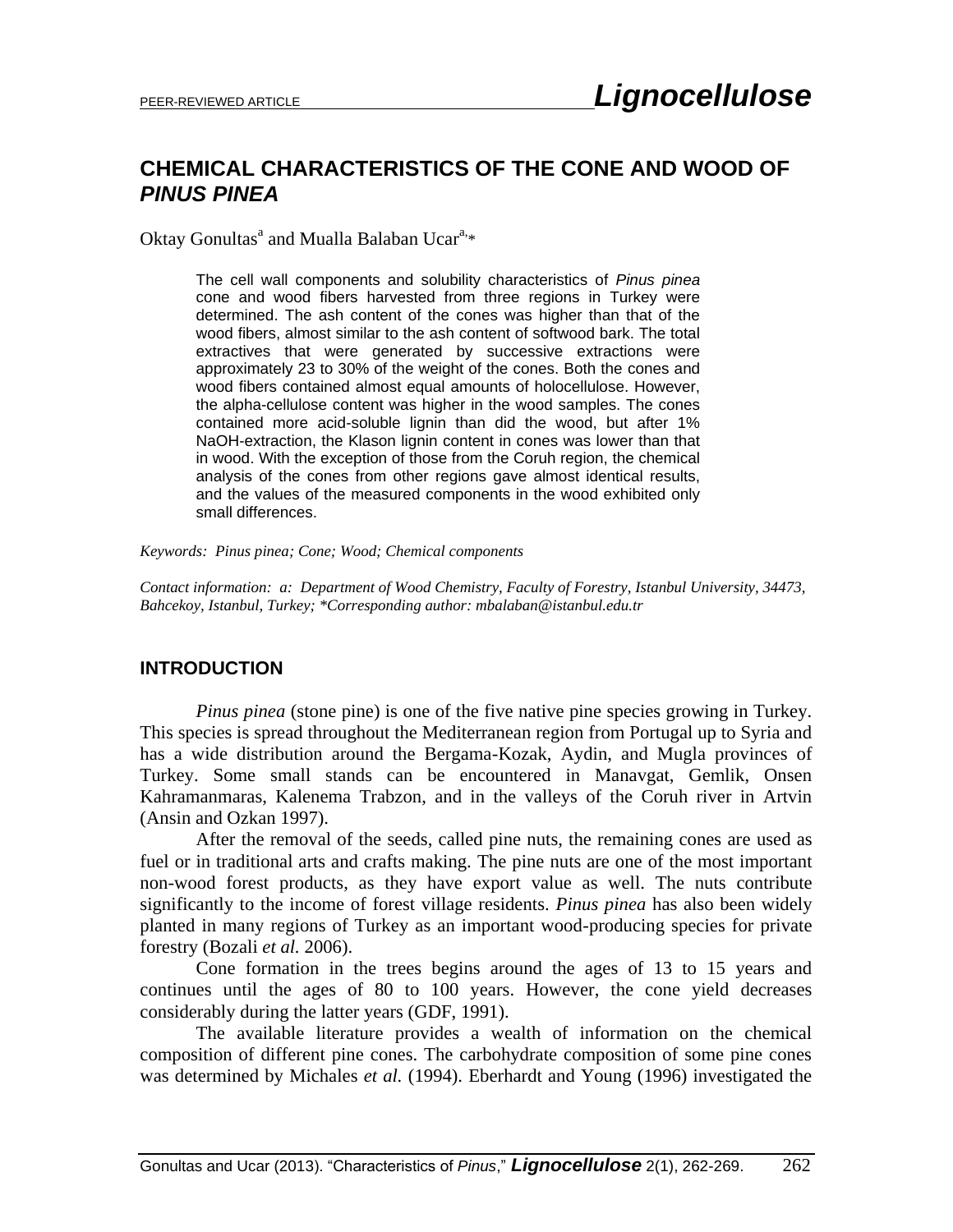lignin and polysaccharides from some pine cones. Ucar and Ucar (2008) studied the main components and the lipophilic extractives of old and fresh black pine cones.

Recently, the polysaccharide composition of some pine cones grown in Turkey was studied by Kilic *et al.* (2010). The same authors investigated the phenolic compounds of some Turkish coniferous species, including the extractive composition of some pine cones. However, there is still a lack of knowledge about the main components (lignin, acid soluble lignin, alpha cellulose, and extractive content) of several pine cones grown in Turkey. The annual residue of stone pine cones was estimated to have reached some six thousand metric tonnes per year. As stone pine cones possess an appreciable potential in Turkey, the objective of this work was to investigate the chemical composition of the fibers from the cone and the wood of *Pinus pinea*.

#### **EXPERIMENTAL**

The cone and wood samples of *Pinus pinea* were obtained from Bursa-Armutlu Muftuciftligi, Artvin-Coruh Cerattepe and Izmir-Bergama Kozak Gobeller, Asagicuma. Three year-old cones were collected from five trees in each region. The trees (55, 126, and 30 years-old) were felled and three discs were taken from the bottom, center and top of each stem. The cones were spread and stored at room temperature until the brackets had opened up, and the seeds were released and removed.

The wood and cone samples were ground in a Wiley mill and sieved, and 40 to 100 mesh-fractions were used for the analysis. The ash content was determined according to the Tappi method T-211 om-85. The extraction was performed in a Soxhlet system according to the Tappi method T-204 om-88. In order to determine the total extractive content, this method was repeated using several different solvents in succession. The solubilities in hot water and in 1% NaOH were determined according to Tappi methods T-207 om-88 and T-212 om-88. The delignification process as defined by Jayme (1942) and Wise *et al.* (1946) was applied in order to determine the chlorite holocellulose portion, and this was done by adjusting the active chlorine content of the NaClO<sub>2</sub>solution (ca. 20%) iodometrically.

The acid-soluble lignin content was determined spectroscopically according to the Tappi method UM-250, and the acid-insoluble lignin content was estimated, according to the method of Runkel and Wilke (1951), using a 72% sulfuric and 40% hydrobromic acid mixture. An assay of alpha-cellulose was performed according to Tappi test methods T-203.

#### **RESULTS AND DISCUSSION**

The cell wall components and solubility characteristics of the stone pine cones are given in Table 1. While the ash content of the cones was close to that of the bark of softwoods, these values for the stone pine wood were much lower (Table 5). A comparison of the hot water and 1 % NaOH solubilities of stone pine and black pine cones showed that stone pine cones had a higher solubility (black pine cones showed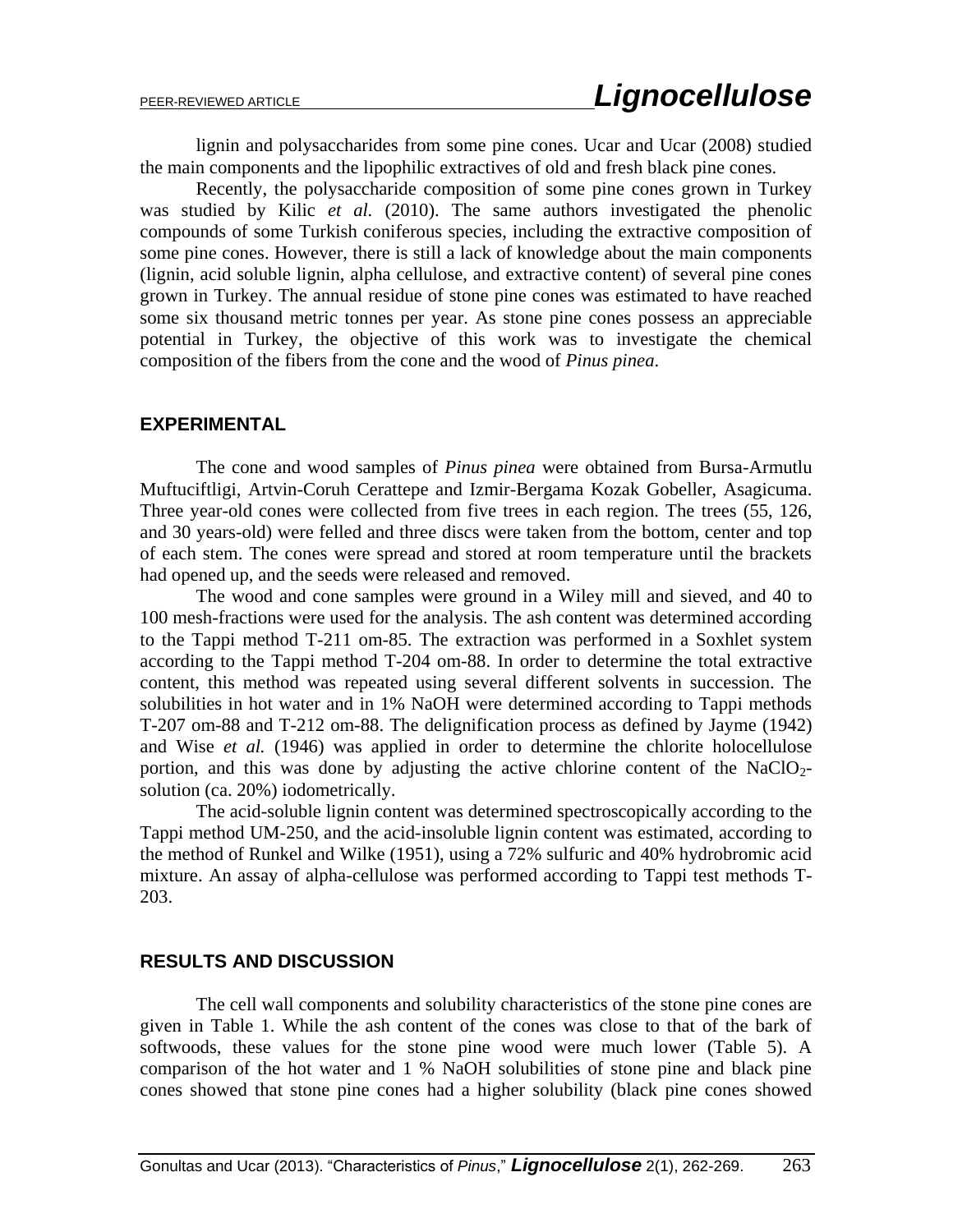solubilities of 5.6 % in hot water and 18.7% in 1% NaOH) (Ucar and Ucar 2008). The hot water solubility of the stone pine cones was almost twice the average hot water solubility value of the black pine cones. This is perhaps a distinctive feature of the species *Pinus pinea*. The results further showed that the extractive content of the cones was somewhat lower in those taken from the Coruh region, whereas the extractive content of the other samples differed only slightly from each other.

| Their corrective and condemned of Timag pincal correct                                                                             |                    |                         |                           |                                              |                       |                                          |                     |  |  |
|------------------------------------------------------------------------------------------------------------------------------------|--------------------|-------------------------|---------------------------|----------------------------------------------|-----------------------|------------------------------------------|---------------------|--|--|
|                                                                                                                                    |                    | Solubility <sup>+</sup> |                           |                                              |                       |                                          |                     |  |  |
| <b>District</b>                                                                                                                    | $Ash^+$<br>$(\% )$ | Hot<br>Water<br>(%)     | 1%<br><b>NaOH</b><br>(% ) | Et-OH/<br>Cyclo-<br>hexane<br>$(\% )$<br>-1- | Et-OH<br>(% )<br>-II- | $1\%$<br><b>NaOH</b><br>$(%)^*$<br>-III- | Total<br>$ +  +   $ |  |  |
| Coruh I                                                                                                                            | 0.81               | 8.60                    | 20.01                     | 5.82                                         | 0.69                  | 16.30                                    | 22.81               |  |  |
| Coruh II                                                                                                                           | 1.32               | 10.65                   | 21.93                     | 5.19                                         | 0.92                  | 18.32                                    | 24.43               |  |  |
| Armutlu I                                                                                                                          | 1.49               | 13.38                   | 27.46                     | 7.33                                         | 1.50                  | 20.67                                    | 29.50               |  |  |
| Armutlu II                                                                                                                         | 1.34               | 11.75                   | 26.05                     | 7.53                                         | 1.54                  | 19.08                                    | 28.15               |  |  |
| Kozak I                                                                                                                            | 1.31               | 11.08                   | 27.31                     | 6.57                                         | 0.98                  | 21.40                                    | 28.95               |  |  |
| Kozak II                                                                                                                           | 1.40               | 13.42                   | 27.20                     | 7.28                                         | 1.19                  | 20.74                                    | 29.21               |  |  |
| + based on oven-dry original material, * 1 % NaOH extraction conducted after<br>successive Et-OH/cyclohexane and Et-OH extractions |                    |                         |                           |                                              |                       |                                          |                     |  |  |

**Table 1.** Ash content and Solubilities of *Pinus pinea* Cones

In Table 1, two kinds of 1 % NaOH solubility values are listed: those collected using original material and those collected using the material pre-extracted with ethanolcyclohexane followed by ethanol. Since some material had already been removed with organic solvents during pre-extractions, the 1 % NaOH solubility dropped after the subsequent extraction. By adding this particular NaOH solubility value to the Et-OH/cyclohexane and Et-OH values, the total extractible material in *Pinus pinea* cones was calculated (column 8, Table 1). Approximately 23 to 30% of the cones were composed of extractive substances. A remarkable difference was observed in the cones from the Coruh region regarding 1% NaOH solubility and total extractives.

The cones may have contained some flavonoids, *i.e.*, condensed tannins that could not be entirely removed by standard ethanol-benzene extractions. This kind of acid-insoluble substance would interfere with lignin determination. Therefore, a determination of lignin was also conducted using the extractive-free cone material that was extracted with 1% NaOH. The results of the determinations of lignin in the cones are summarized in Table 2. As can be seen, all cone samples contained larger amounts of residual lignin when the material was prepared by organic solvent extraction only. An additional extraction step involving 1% NaOH caused a drop in the acid-insoluble residue, indicating the dissolution of some material, in particular phenolic compounds, by alkali treatment. Since the phenolic compounds, like tannins, can condense and remain with lignin in acidic conditions, it was likely that the Klason lignin content would be somewhat overestimated if the cone material were prepared without an additional 1% sodium hydroxide extraction. The lignin contents determined after three extraction steps would be considered to be possibly true lignin values. As can be seen from Table 2, the lignin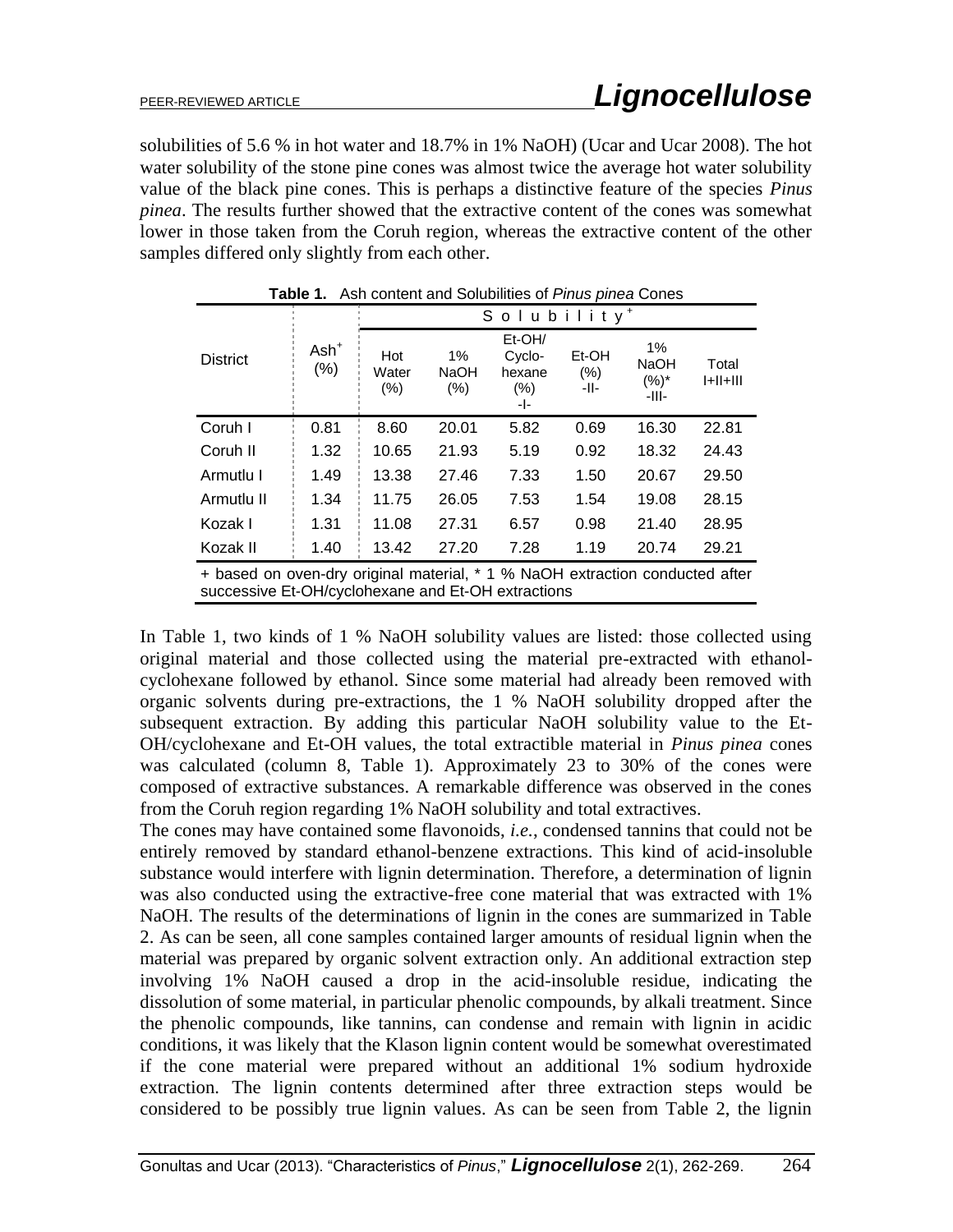contents were close to those of hardwoods but notably lower than those of softwoods. Eberhardt and Young (1996) examined the chemical compositions of different pine cones and stated that the high lignin contents would contribute to the durability of the cones.

Furthermore, a comparison of the acid-soluble lignin contents of the cones and wood showed that the values were higher for cones than they were for softwoods (0.2 to 0.5% higher), but they were much lower than those of hardwoods (3 to 5% lower). Eberhardt and Young (1996) studied the precursors of pine cone lignin and found that the lignin of the cones had the same precursors, guaiacyl and hydroxyphenyl, as did the softwoods.

The total lignin yield was estimated by adding the corrected residual lignin to the acid-soluble lignin values. As can be seen from the Table 2, there isn't so much variation in the total lignin yields from region to region.

|                 |                  | Ovon Briod, Extraotod Obrio <i>d</i> , |                                                |                               |                                      |
|-----------------|------------------|----------------------------------------|------------------------------------------------|-------------------------------|--------------------------------------|
| <b>District</b> | Klason<br>Lignin | Acid-Soluble<br>Lignin<br>Ш            | Klason Lignin after<br>1% NaOH extraction<br>Ш | <b>Total Lignin</b><br>A<br>H | <b>Total Lignin</b><br>в<br>$II+III$ |
| Coruh I         | 33.47            | 1.19                                   | 25.44                                          | 34.66                         | 26.63                                |
| Coruh II        | 33.52            | 1.04                                   | 24.68                                          | 34.56                         | 25.72                                |
| Armutlu I       | 36.90            | 1.56                                   | 24.32                                          | 38.46                         | 25.88                                |
| Armutlu II      | 35.47            | 1.32                                   | 24.57                                          | 36.79                         | 25.89                                |
| Kozak I         | 37.23            | 1.34                                   | 24.72                                          | 38.57                         | 26.06                                |
| Kozak II        | 36.25            | 1.46                                   | 24.79                                          | 37.71                         | 26.25                                |

**Table 2.** Klason and Acid-Soluble Lignin Content in Cones (Based on Oven-Dried, Extracted Cones)

A comparison of the lignin content of some pine cones is given in Table 3. As can be seen from Table 3, the Klason lignin content of stone pine cones was similar to that of other pine cones. According referenced works in table 3, lignin determined according to the acetyl bromide method resulted lower values comparing Klason lignin but resembled Klason lignin after 1% NaOH extraction shown in the fourth column of Table 3.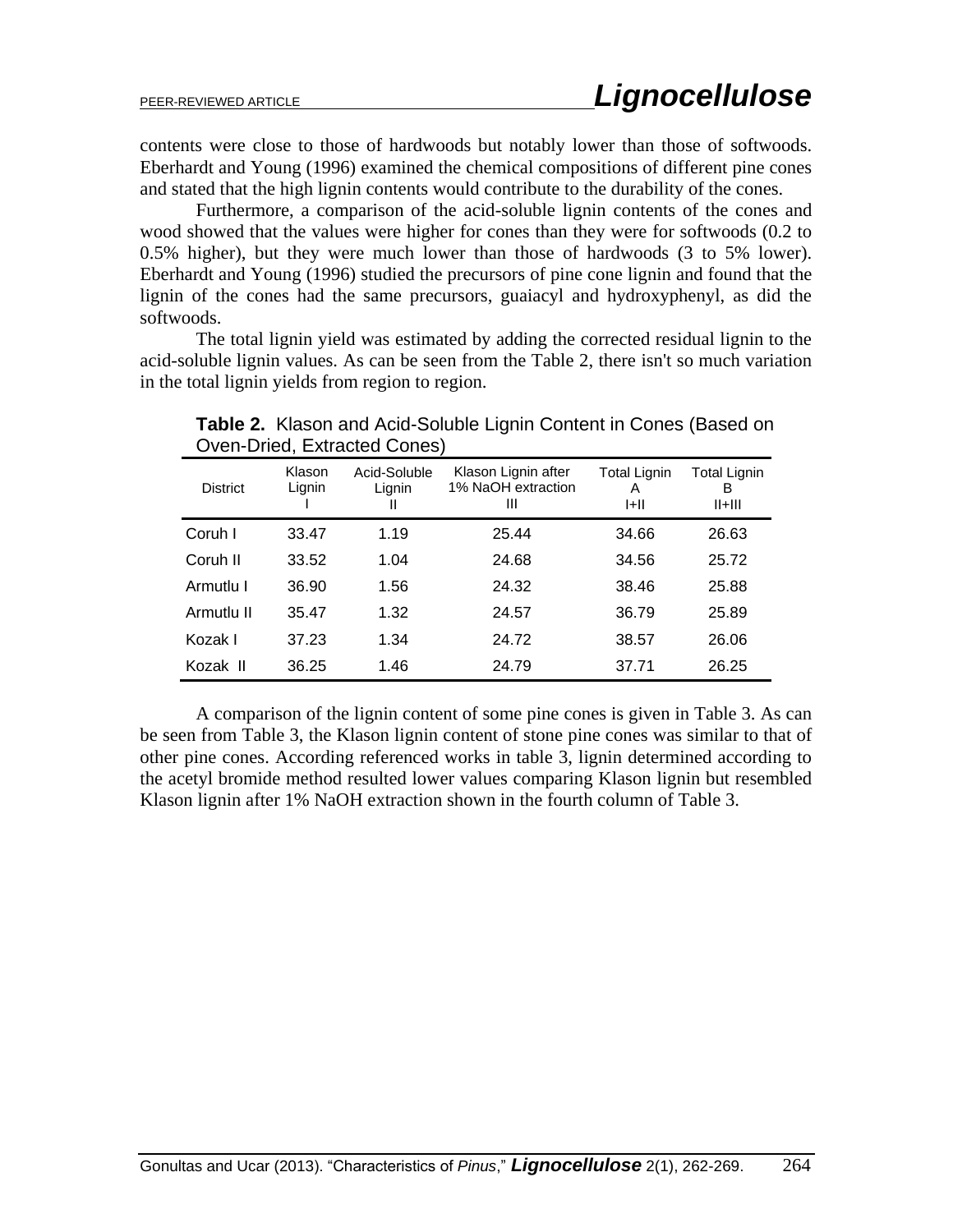|                                 | <b>Table 3.</b> Klason and Acetyl Bromide Lignin Content in Some Pine Cones (Based |  |
|---------------------------------|------------------------------------------------------------------------------------|--|
| on Oven-Dried, Extracted Cones) |                                                                                    |  |

| <b>Species</b>             | Klason<br>Lignin<br>$(\%)$ | Lignin (Acetlyl<br>Bromide Method)<br>$(\% )$ | Klason Lignin after<br>1%NaOH extraction<br>$(\% )$ | <b>References</b>           |
|----------------------------|----------------------------|-----------------------------------------------|-----------------------------------------------------|-----------------------------|
| Pinus banksiana            | 26.9                       | 23.0                                          |                                                     | Eberhardt and Young. (1996) |
| Pinus nigra                | 26.9                       | 20.4                                          |                                                     | Eberhardt and Young, (1996) |
| Pinus ponderosa            | 35.0                       | 24.7                                          |                                                     | Eberhardt and Young, (1996) |
| Pinus resinosa             | 30.8                       | 21.2                                          |                                                     | Eberhardt and Young, (1996) |
| Pinus taeda                | 37.6                       | 27.9                                          |                                                     | Eberhardt and Young, (1996) |
| Pinus nigra                | 29.7                       |                                               | 22.9                                                | Ucar and Ucar, (2008)       |
| <i>Pinus pinea (Coruh)</i> | 33.5                       | $\blacksquare$                                | 25.1                                                | Present work                |
| Pinus pinea (Armutlu)      | 36.2                       |                                               | 24.4                                                | Present work                |
| Pinus pinea (Kozak)        | 36.7                       |                                               | 24.8                                                | Present work                |

**Table 4.** The Main Components of *Pinus pinea* Cones (Based on Oven-Dried, Extracted Cones)

| <b>District</b> | Original                           | : Lignin in Holocellulose (%) |                                     |                         | Corrected                                 |                                    |                           |
|-----------------|------------------------------------|-------------------------------|-------------------------------------|-------------------------|-------------------------------------------|------------------------------------|---------------------------|
|                 | Holocellulose:<br>Yield<br>$(\% )$ | Klason<br>Lignin<br>(II)      | Acid-<br>Soluble<br>Lignin<br>(III) | Total<br>Lignin<br>(IV) | Holocell.<br>Yield<br>$(\% )$<br>$(I-IV)$ | $\alpha$ -<br>cellulose<br>$(\% )$ | Hemicellulo<br>se<br>(%)* |
| Coruh I         | 70.25                              | 4.42                          | 8.75                                | 13.17                   | 57.08                                     | 39.03                              | 18.05                     |
| Coruh II        | 69.24                              | 4.46                          | 8.68                                | 13.14                   | 56.10                                     | 37.94                              | 18.16                     |
| Armutlu I       | 67.68                              | 3.86                          | 8.74                                | 12.60                   | 55.08                                     | 36.85                              | 18.23                     |
| Armutlu         | 67.56                              | 3.91                          | 8.70                                | 12.61                   | 54.95                                     | 37.54                              | 17.41                     |
| Kozak I         | 65.97                              | 5.21                          | 8.42                                | 13.63                   | 52.34                                     | 35.99                              | 16.35                     |
| Kozak II        | 66.56                              | 5.11                          | 8.14                                | 13.25                   | 53.31                                     | 35.82                              | 17.49                     |
|                 |                                    |                               |                                     |                         |                                           |                                    |                           |

<sup>\*</sup>Hemicellulose values were calculated as the difference between corrected holocellulose and alpha cellulose values.

The holocellulose content and the percentages of residual and acid-soluble lignin in the holocellulose are summarized in Table 4. The holocellulose content of the cones was almost the same as that of *Pinus pinea* wood (Table 6). In contrast, the alphacellulose yield was distinctly lower in cones than it was in wood (Table 4). Thus, it could be concluded that the cones contained higher amounts than wood of polysaccharide fractions solubilized by alkali, particularly polyoses. Perhaps a part of the cellulose in the cones was also removed with polyoses from cones holocellulose by concentrated NaOH solution during the alpha-cellulose isolation.

The results of the measurements of polyoses in the cones concurred with the polysaccharide composition of *Pinus nigra* cones (Ucar and Ucar 2008). Kilic *et al.*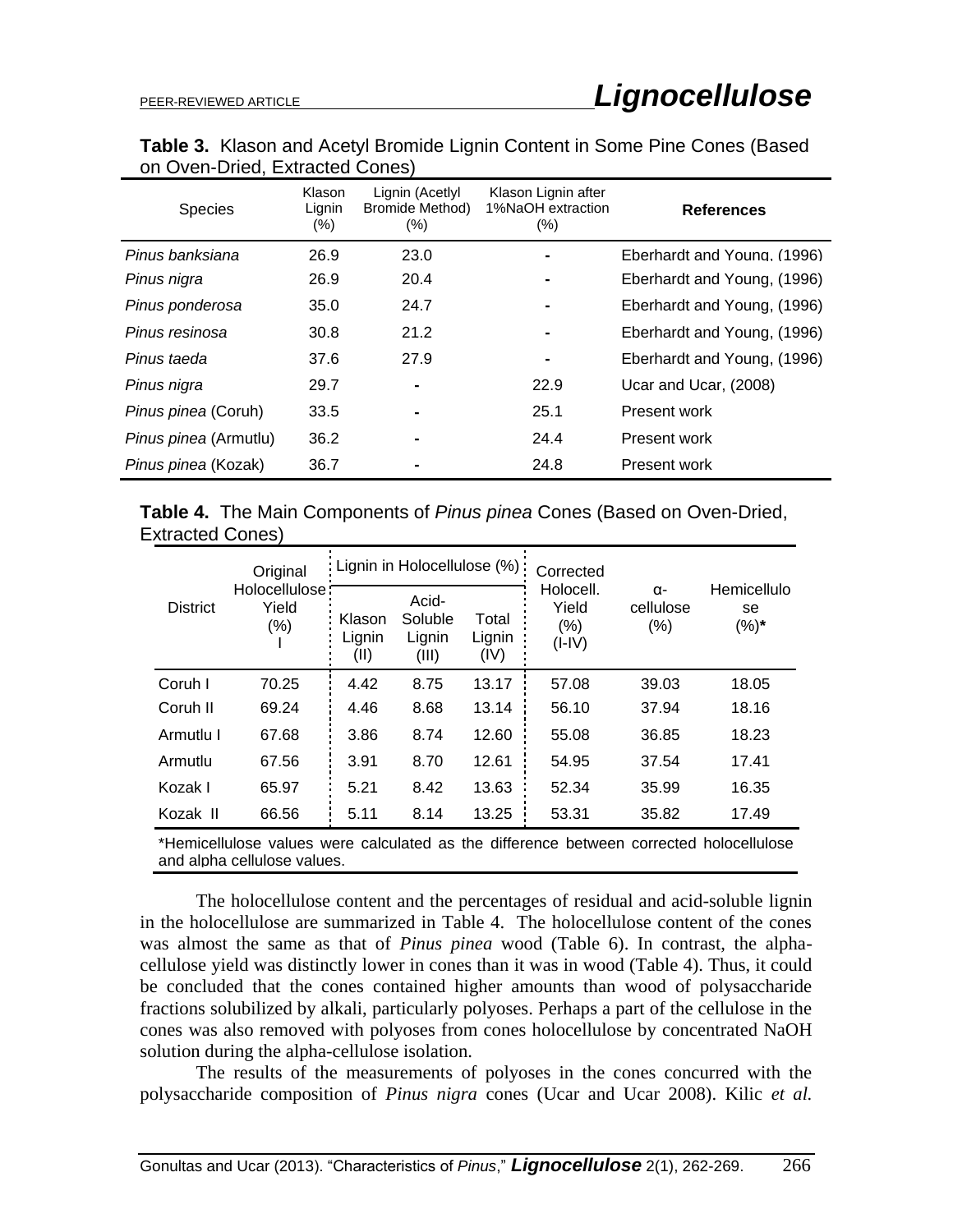(2010) demonstrated that some pine cones had even more polyoses than they had cellulose. Of the cone samples, the Coruh samples had the most holocellulose, whereas the Kozak samples had the least.

The yield of main components and extractives for *Pinus pinea*, both heartwood and sapwood, are also given in Table 5. As expected, the heartwood contained higher amounts of extractives than did the sapwood. Both the sapwood and the heartwood contained the same amounts of acid-soluble lignin, while small differences between the two were observed in the residual lignin values.

The yields of holocellulose and alpha-cellulose showed some differences that should be considered acceptable among trees of the same stand. The results of this study were in agreement with a previous study by Gumuskaya *et al.* (2011), which reported that the holocellulose and alpha-cellulose contents in *Pinus pinea* wood were 70.8% and 46.08%, respectively.

Although the hot water solubility values of both heartwood and sapwood were lower than those of the cones, the heartwood had higher values of direct alkali solubility, probably due to the presence of high amounts of resinous compounds.

|                 | $Ash+$  | Solubility <sup>+</sup>        | Klason            | Acid                 |                              |                                   |                                       |
|-----------------|---------|--------------------------------|-------------------|----------------------|------------------------------|-----------------------------------|---------------------------------------|
| <b>District</b> | $(\% )$ | Ethanol-<br>Cyclohexane<br>(%) | Ethanol<br>$(\%)$ | Hot<br>Water<br>(% ) | 1%<br><b>NaOH</b><br>$(\% )$ | Lignin<br>$(\bar{\%})^{\ddagger}$ | Soluble<br>Lignin<br>(%) <sup>‡</sup> |
| Coruh SW        | 0.26    | 2.95                           | 0.10              | 2.51                 | 12.45                        | 27.60                             | 0.35                                  |
| Coruh HW        | 0.17    | 17.69                          | 0.18              | 5.66                 | 26.45                        | 28.26                             | 0.40                                  |
| Armutlu SW      | 0.33    | 4.93                           | 0.12              | 4.98                 | 14.92                        | 27.39                             | 0.32                                  |
| Armutlu HW      | 0.16    | 22.49                          | 0.15              | 9.24                 | 30.18                        | 29.46                             | 0.36                                  |
| Kozak SW        | 0.23    | 4.80                           | 0.15              | 3.62                 | 15.57                        | 29.56                             | 0.39                                  |

**Table 5.** Ash, Solubilities and Lignin Content of *Pinus pinea* Wood

SW: sapwood, HW: heartwood, + based on oven-dry original material, ‡ based on Et-OH/cyclohexane and ethanol extracted material

The holocellulose content and the percentages of residual and acid-soluble lignin in the holocelluloses of *Pinus pinea* heartwood and sapwood are listed in Table 6. The values of corrected holocellulose were calculated by subtracting the residual lignin (acidinsoluble and acid-soluble) from the holocellulose value. The results indicated that the corrected holocellulose yield for these woods was notably low.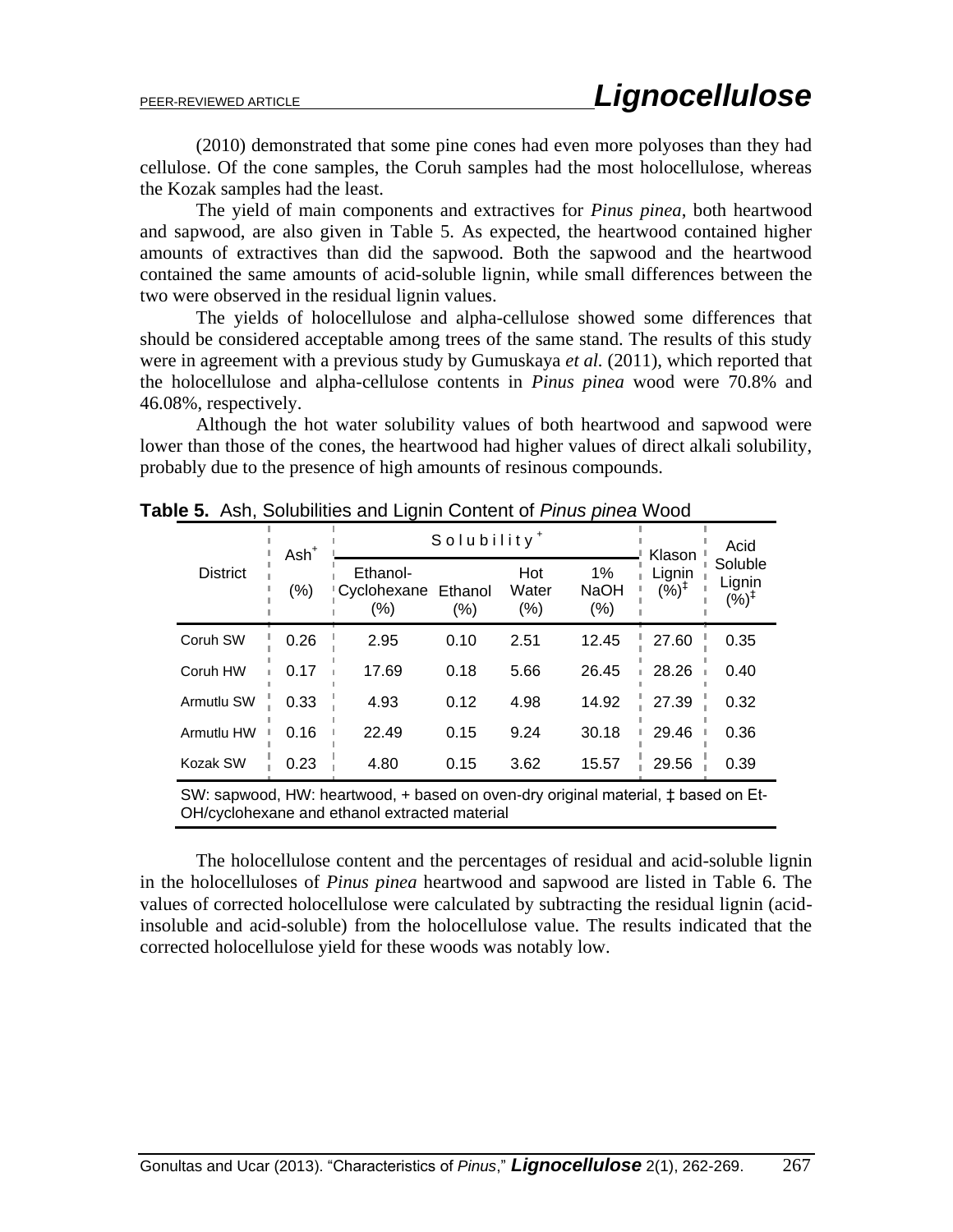| <b>District</b> | Original<br>Holocellulose<br>Yield<br>$(\% )$ | Lignin in Holocellulose (%) |                                 |                          | Corrected<br>Holocell.       | $\alpha$ -       | Hemicellulose    |
|-----------------|-----------------------------------------------|-----------------------------|---------------------------------|--------------------------|------------------------------|------------------|------------------|
|                 |                                               | Klason<br>Lignin<br>(II)    | Acid-Soluble<br>Lignin<br>(III) | Total<br>Lignin:<br>(IV) | Yield<br>$(\% )$<br>$(I-IV)$ | Cellulose<br>(%) | Yield<br>$(%)^*$ |
| Coruh SW        | 71.99                                         | 2.65                        | 6.71                            | 9.36                     | 62.63                        | 45.45            | 18.18            |
| Coruh HW        | 71.42                                         | 1.55                        | 7.36                            | 8.91                     | 62.51                        | 43.99            | 18.52            |
| Armutlu SW      | 74.05                                         | 2.22                        | 7.54                            | 9.76                     | 64.29                        | 47.45            | 16.84            |
| Armutlu HW      | 70.75                                         | 1.51                        | 8.15                            | 9.66                     | 61.09                        | 43.07            | 18.02            |
| Kozak SW        | 72.88                                         | 2.11                        | 7.48                            | 9.59                     | 63.29                        | 45.13            | 18.16            |

**Table 6.** . The Main Components of *Pinus pinea* Wood (Based on Oven-Dried, Extracted Wood)

SW, sapwood; HW, heartwood., \*Hemicellulose values were calculated as the difference between corrected holocellulose and alpha-cellulose values.

### **CONCLUSIONS**

- 1. Notable differences in the ethanol-cyclohexane, ethanol, and alkali solubility of stone pine cones from the three different regions were observed. However, the variation in the contents of the main components, *i.e.*, holocellulose, alpha cellulose, and lignin, was limited and depended on the region.
- 2. The solubility values of the heartwood and sapwood differed considerablyly, with the heartwood showing higher values. Five to six times more extracts were removed from heartwood with EtOH/cyclohexane than from sapwood. With regard to lignin content, the differences between both woods were negligible. However, sapwood showed higher alpha-cellulose contents than did the heartwood.

### **ACKNOWLEDGMENTS**

This work was supported by the Research Fund of Istanbul University, project number TP-902/09042007. The authors would like to thank the Research Fund of Istanbul University for its support.

## **REFERENCES CITED**

Anonymous, 1983, Tappi T-203 cm-99: Alpha-, Beta- and Gamma-Cellulose in Pulp, *TAPPI Test Methods*, Tappi Press, Atlanta Georgia.

Anonymous, 1985, Tappi UM-250: Acid-Soluble Lignin in Wood and Pulp, *TAPPI Test Methods*, Tappi Press, Atlanta Georgia.